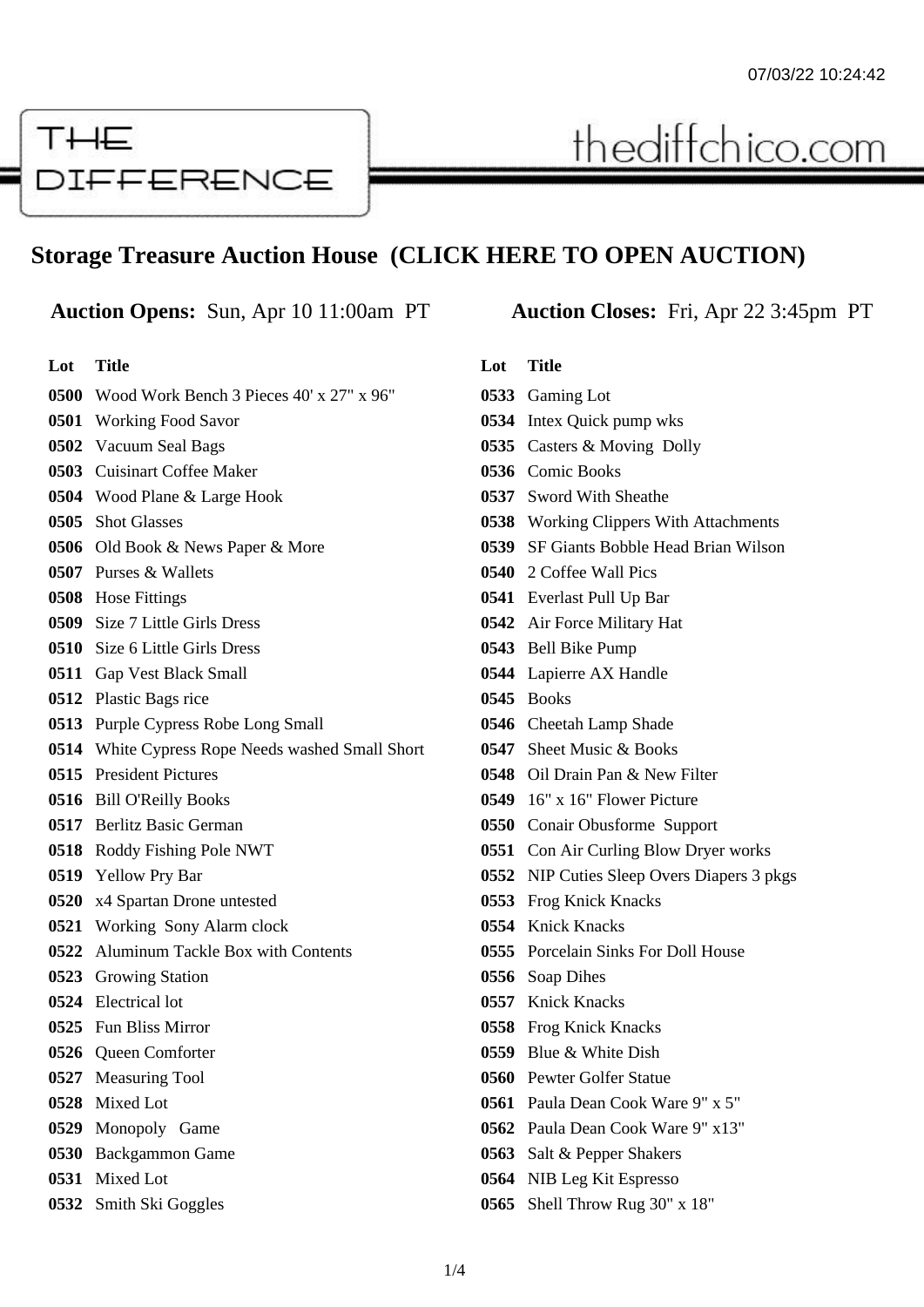**Lot Title**

- Shell Throw Rug 30" x 18"
- Cast Iron Wall Decor
- Sea Shells
- Sea Shells
- Harmony Air Purifier NIB
- Thermx Portable Heater
- Wood Craved Knife
- Carved Wood Fish
- Carved Wood Eagle
- Wood Carved Cowboy
- Carved Wood Ducks
- Vintage Pipe Threader
- Cable Cord
- Vintage Mid Century Lucite Glass Grape Light Fixture Works
- Wall Shelf / Coat Rack
- Dvd's
- Dvd's
- Sylvania Omelet Maker NIB
- Vintage Wrenches
- Barbie Dolls
- Grease Rifle Graphite
- Rolling Dolly 12" x12"
- Pipe Wrenches
- Hammers
- Sealed Muriatic Acid
- Sealed Zep High Traffic Carpet Spot Cleaner
- Vintage Bonny Wrenches
- Vintage Billings Wrenches
- Air Force Ties
- Pet Taxi
- NIP Cuties Sleep Overs Diapers 3 pkgs
- Comic Books
- Leaf Platter
- Assassins' Books
- Imaging Space & Time Hubble Book
- Craftsman Saw Blades
- Belkin Battery Back up Unit Rev B
- Salt & Pepper Shakers
- 25ft Ext Cord
- New Kodak Camera 27 exp
- Ceramic Houses
- Canon Power Shot SD890IS

# **Lot Title**

- Indian Glass Biscuit Jar Yellow
- Card Playing Books
- Wood Box 11 " 9" X8"
- Plastic Cd Holder
- Union Safe Unknown Contents 12"x 8" x 8"
- LG Ultra Blu-ray Disc Player
- Kenmore Mini Cooker wks
- Unique Vintage Amber Glass Dish With Lid
- Racket
- Racket
- DVDS
- DVDS
- DVDS
- DVDS
- DVDS
- DVDS
- Batteries & Chargers
- Beer Bottles & Book
- Signed Art
- Whac A Mole
- 1944 Gone With The Wind Book
- Tin Sign 16" x 12 1/2"
- Flashlights
- New Camo Poncho / Rain Coat
- 2 Ceramic Vases
- New Spray Starch Full
- Royal Yarmouth Cup & Saucer
- BK Pressure Tester 280
- Boys Wallets
- Plastic Blow Fish
- Cell Phones
- Rapaia Marttini Knife
- Wood Pipe
- SF Giants Apron
- New Sealed Princess Walkie Talkies
- Soulzone Ear Pieces
- Step-on-it Mr Clean Dust Pan
- Checkers In Wood box
- Hunting Belt
- VR Real Feel Fishing Glasses
- Baseball Mitts
- Easton Baseball Batt
- Louisville Baseball Bat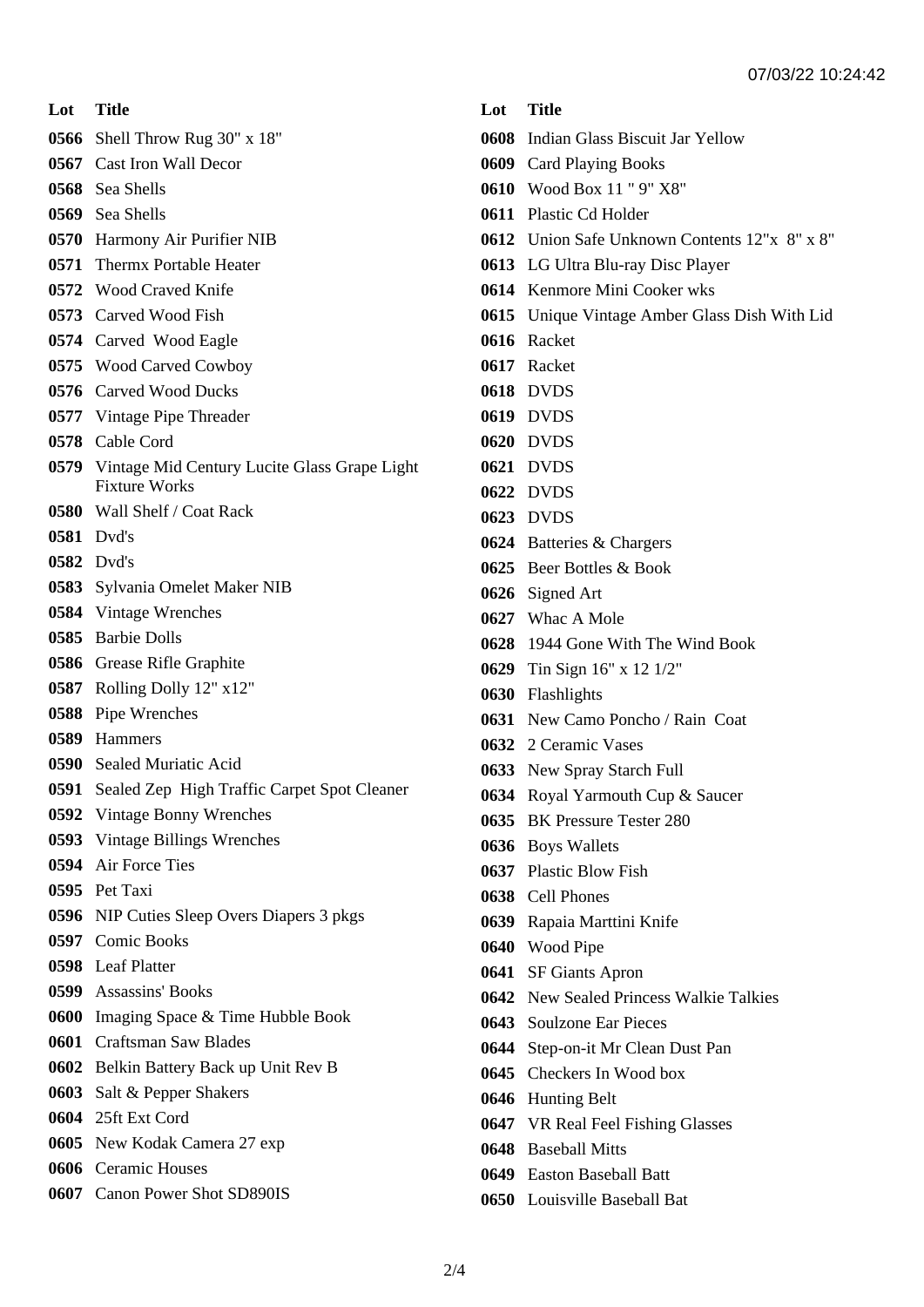- **Lot Title**
- Rapture Baseball Bat
- Easton Baseball Batt
- McGuire Baseball Mitt
- Easton Baseball Mitt
- Framed 8" X 10" Greenbay Packers Leroy Butler Picture
- Tackle Box With Contents
- Tackle Box With Contents
- Lucas Bag 10" tall 10' x14"
- Husky Tool Bag
- 17 1/2" Dart Board With Darts
- Starwar's Cards
- Shop Light Untested Odd Plug
- DVDS & More
- Element Hat
- Mixed Lot
- Easton Baseball Bag
- Stuffed My Little Ponys
- 20ft Ext Cord
- 100ft Ext Cord
- 50 FT Extension Cord
- Blue Basket Of Cords
- Rocks
- The Animal Alphabet Miniature Plate Collection
- Dvd's
- Glass Bowl
- Stroh's Beer Stein
- Sega Jurassic Park Game
- Military Metal
- Tool Bag 7" x 15" x9 1/2"
- Working General Electric Powered Rotary Paint Gun
- White Laundry Basket With Hand Towels & Wash Cloths
- Blue Tub Of Towels
- Military Metal
- Military Award Ribbons
- CDS
- Mixed Lot
- Womens Black Boots 8
- 3/8" Black & Decker Double Insulated Drill
- New Sleep Overs Cutie Diapers
- Dominoes

## **Lot Title**

- Personal Fans
- Gucci Purse
- Home Decor
- Vintage Liner Army Hat
- Working Dirt Devil
- Personal Coffee Maker 1 Cup
- Keys
- Dvds